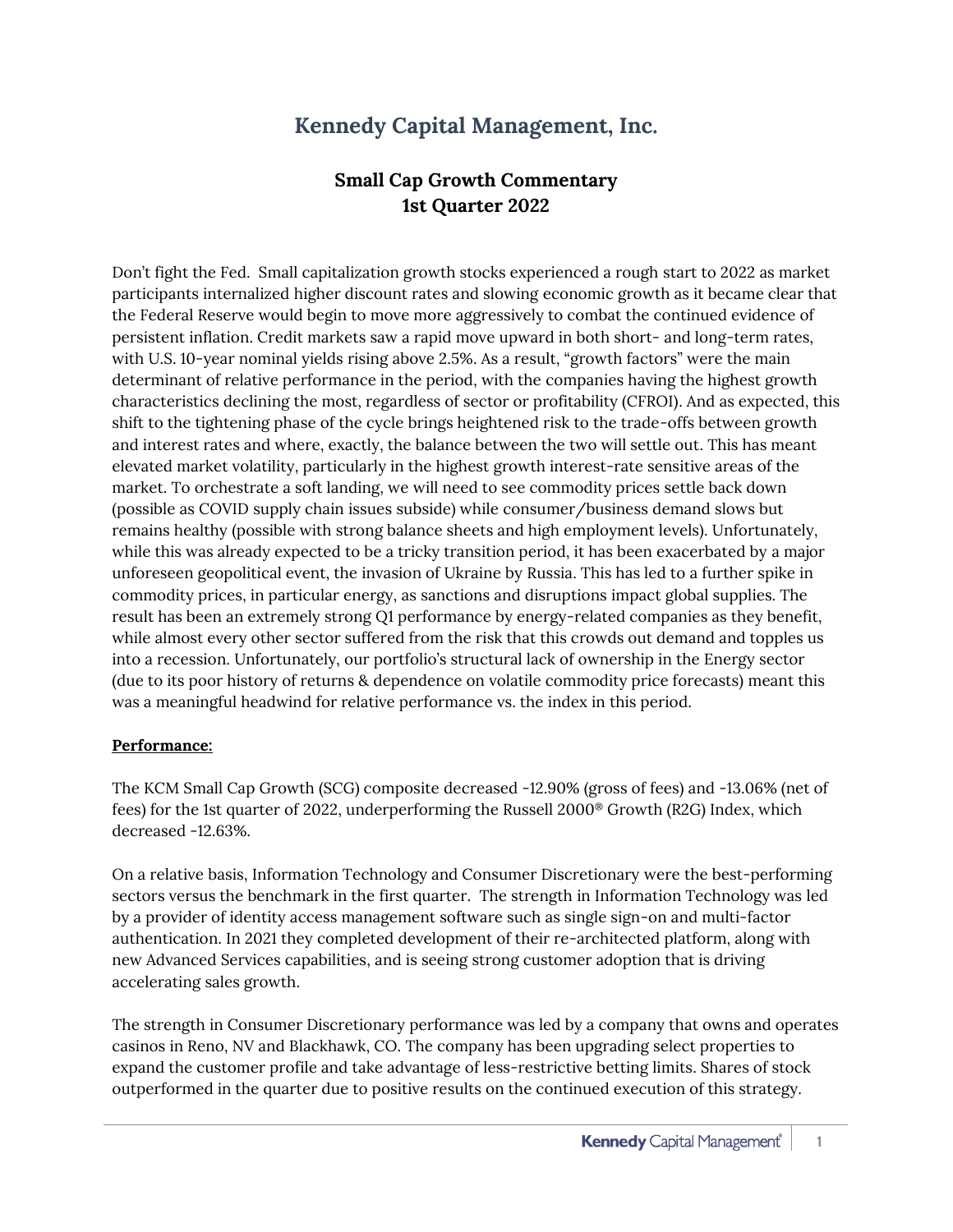Our largest detractors to relative performance for the quarter were Energy and Industrials. The portfolio does not own any positions within the Energy sector, which was strong in the quarter due to macroeconomic factors driving up the price of oil. Within Industrials, the worst contributor was a manufacturer of wood-alternative decking and railing systems. During the quarter, the company issued 2022 guidance that included higher expected costs as the company re-instated marketing spend to invest for future growth. In addition, rising interest rates caused building materials stocks to decline as investors question where demand for large-ticket, housing-related items will settle out in the near term. We continue to hold the position as we like its leadership position in the composite decking space and believe the company will continue to capture share from wood over many years.

Outside of Energy and Industrials, our second worst individual stock contributor in the quarter was a manufacturer of mobile and other manufactured housing. The stock underperformed in the quarter as some investors fear that rising interest rates will severely impair its demand. While we acknowledge that manufactured housing has some economic sensitivity, we also believe that the large backlog, improved customer financing options and affordability of manufactured homes versus other alternatives makes the company an attractive longer-term holding. As such, we continue to hold our shares.

### **Outlook:**

Higher rates were expected and are necessary to reign in potentially destructive inflation and speculative excesses. However, the energy and political shocks were not anticipated and are making this transition even trickier. Inflation remains the main macro variable that we continue to monitor very closely as it is the key risk to both the economy (real growth) and capital markets (particularly growth stock valuations). In addition, we are also closely monitoring the impact of inflation and higher interest rates on demand. Both consumers and corporations have money to spend – their balance sheets are extremely healthy; employment levels are high & credit is still good – but visibility is low on how long this can be sustained. As COVID recedes, so far, the data suggests an overall "resilient consumer" as spending shifts back toward services from goods. This should also help to rebalance demand & supply to reduce inflationary pressures. But the risk is that the pig is already in the python and this surging inflation and now higher interest rates will eventually start to choke off discretionary spending and lead to GDP declines. We expect that the markets will remain in a volatile tug-of-war between growth and defensive factor positioning until this is settled.

While the first quarter declines were spread broadly across all areas of high growth due to adjusting to higher discount rates, we expect to see greater differentiation as the year progresses and it becomes clearer where demand trends are more sustainable. We continue to lean into the areas where we have the greatest confidence that demand is sustainable and with management teams that have proven that they can execute. Focusing on businesses with strong return characteristics and pricing power should also help us to avoid the biggest pitfalls.

Thank you for your continued confidence in the Kennedy Capital team. Should you have any additional questions, please do not hesitate to contact us.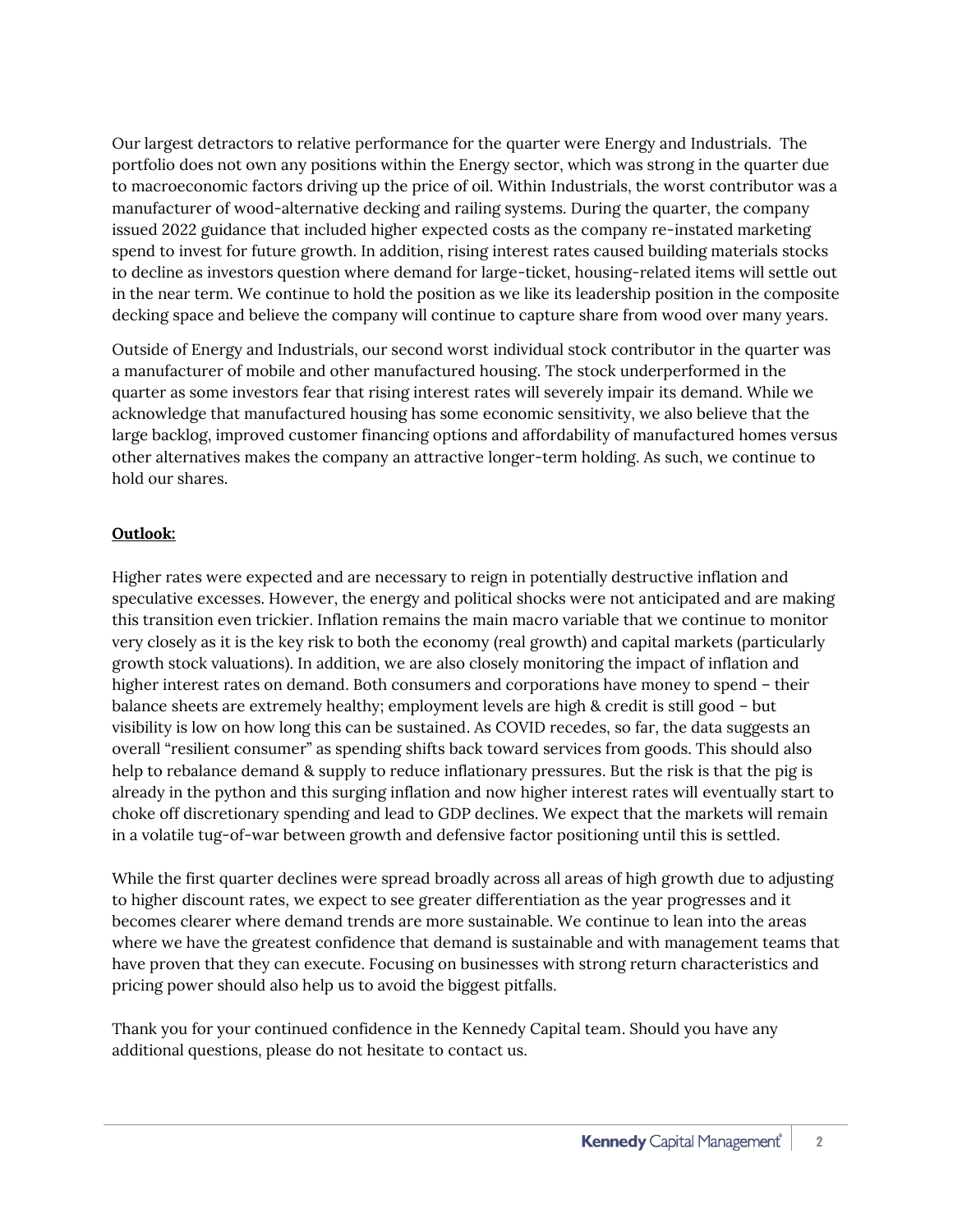Sincerely,

Jean Barnard, CFA® Portfolio Manager

Ryan Dunnegan, CPA Portfolio Manager

#### *Important Disclosures*

*Although the statements of fact and data in this report have been obtained from, and are based upon, sources that the Firm believes to be reliable, we do not guarantee their accuracy, and any such information may be incomplete or condensed. All opinions included in this report constitute the Firm's judgment as of the date of this report and are subject to change without notice. This report is for informational purposes only and is not intended as an offer or solicitation with respect to the purchase or sale of any security. A complete list of all securities recommended by KCM in the preceding year, a full compliant GIPS composite report, and the list of composite descriptions are available upon request from KCM at 10829 Olive Blvd., Suite 100. St. Louis, MO, 63141.* 

*Kennedy Capital Management, Inc. ("KCM") is a Missouri corporation registered as an investment adviser with the Securities and Exchange Commission under the Investment Advisers Act of 1940. Registration with the SEC does not imply any level of skill or training. Clients of the Firm include U.S. corporations, pension and profit sharing funds, colleges and universities, trusts, notfor-profit organizations, foundations, and individuals. KCM claims compliance with the Global Investment Performance Standards (GIPS®). GIPS® is a registered trademark of CFA Institute. CFA Institute does not endorse or promote this organization, nor does it warrant the accuracy or quality of the content contained herein. The Small Cap Growth Composite contains fully discretionary accounts that are invested in what KCM believes to be fundamentally growing companies generating positive returns, with asset growth rates ahead, in aggregate, of the Russell 2000® Growth Index. The U.S. Dollar is the currency used to express performance.*

*Composite specific data provided within this presentation has been calculated from accounts that are discretionary as defined in this paragraph. The assets shown are derived only from discretionary accounts. Non-discretionary accounts, as defined by KCM, are accounts that are not included in the composite due to one or any combination of the following criteria: there were significant cash inflows or outflows within the account; the account's asset level did not meet the minimum requirement to remain in the composite; the account assets are managed by others using our non-discretionary model. The temporary removal of such an account occurs at the beginning of the month and the account re-enters the composite the month after the criteria has been met.*

Performance returns presented Gross of Fees do not reflect the deduction of investment advisory fees and include the *reinvestment of all income. A client's return will be reduced by the advisory fees and other expenses incurred by the account as described in Form ADV Part 2A. For example, an annual advisory fee of 1% compounded quarterly over 10 years will reduce a gross 14.44% annual return to a net 13.24% annual return. Form ADV Part 2A is available upon request. The GIPS® are a set of standardized, industry-wide ethical principles that provide investment firms with guidance on calculating and reporting their investment results to prospective clients to ensure fair representation and full disclosure of an investment firm's performance history.*

*The performance figures reported herein are unaudited, may be based upon information obtained via electronic data sources ("feeds") and may be subject to change. Data feeds from many of KCM clients' selected custodians are obtained through third party, and are used to compare custodial data to KCM's client account records as frequently as daily. Monthly, KCM reviews clients' account holdings along with cash and share quantities against the custodial statements. In some instances, variances may exist between final audited custodial information and the information KCM obtains via such data feeds. All variances are typically reconciled to the applicable account no later than each month-end. Past performance is not indicative of future results.*

*The information provided should not be considered a recommendation to purchase or sell any particular security. Allocations among industries, sectors and securities may vary and are subject to change without notice. It should not be assumed that any of the securities transactions or holdings discussed were or will be profitable, or that the investment recommendations or decisions we make in the future will be profitable or will equal the investment performance of the securities discussed herein.*